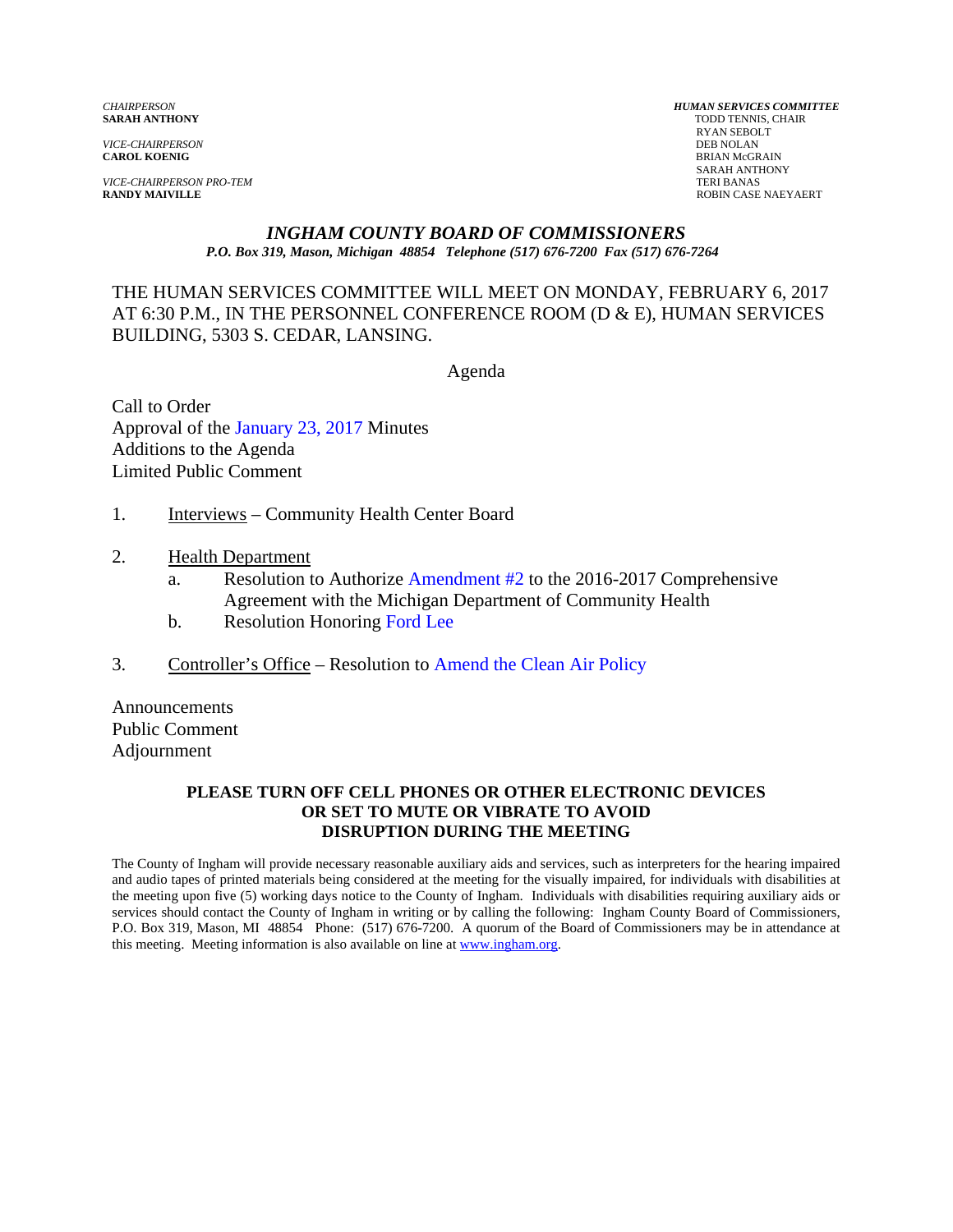### HUMAN SERVICES COMMITTEE January 23, 2017 Draft Minutes

<span id="page-1-0"></span>

| <b>Members Present:</b> | Tennis, Sebolt, Nolan, McGrain, Anthony and Case Naeyaert                           |
|-------------------------|-------------------------------------------------------------------------------------|
| Members Absent:         | Banas                                                                               |
| <b>Others Present:</b>  | Linda Vail, Robin Reynolds, Bob Pena, Justin Alexander, Maggie Fenger<br>and others |

The meeting was called to order by Chairperson Tennis at 6:30 p.m. in Personnel Conference Room "D & E" of the Human Services Building, 5303 S. Cedar Street, Lansing, Michigan.

### Approval of the December 1, 2016 Minutes

WITHOUT OBJECTION, CHAIRPERSON TENNIS RECOGNIZED THAT THE MINUTES OF THE DECEMBER 5, 2016 HUMAN SERVICES COMMITTEE MEETING WERE APPROVED AS PRESENTED. Absent: Commissioner Banas.

### Additions to the Agenda

None.

### Substitutes –

- 2. Health Department
	- b. Resolution to Approve a Policy Prohibiting the Use of Electronic Smoking Devices within Ingham County Offices
- 4. Health Services Millage Resolution Authorizing a Health Services Millage Contract with the Ingham Health Plan Corporation (IHP)

### Limited Public Comment

None.

# MOVED BY COMM. ANTHONY, SUPPORTED BY COMM. CASE NAEYAERT, TO APPROVE A CONSENT AGENDA CONSISTING OF THE FOLLOWING ACTION ITEMS:

- 1. Big Brothers Big Sisters Michigan Capital Region Resolution to Authorize a Contract with Big Brothers Big Sisters Michigan Capital Region to Provide Administrative Oversight and Programming Leadership to the Capital Area Mentoring Partnership Program for 2017
- 2. Health Department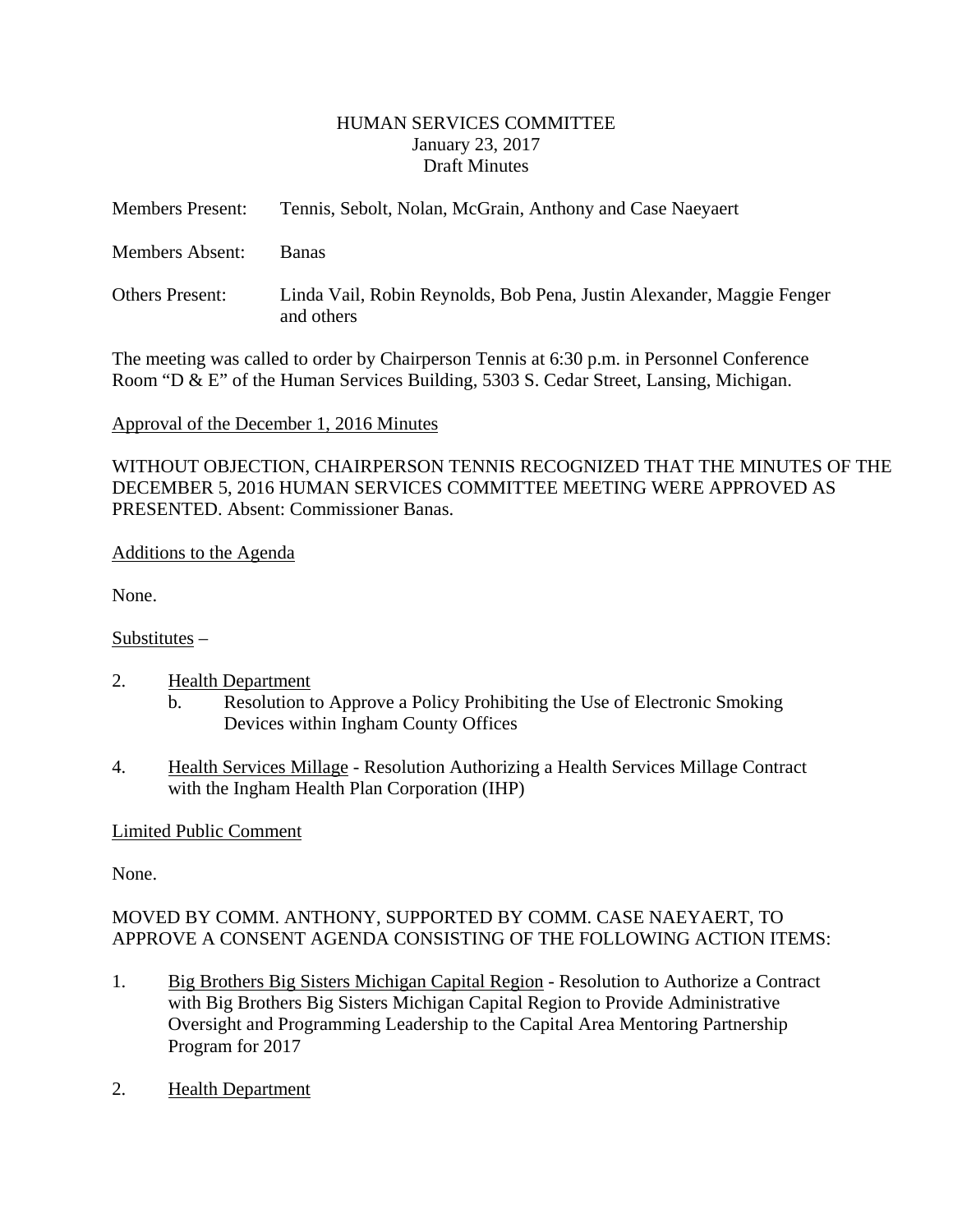- b. Resolution to Approve a Policy Prohibiting the Use of Electronic Smoking Devices within Ingham County Offices
- d. Resolution Honoring Sharon Morgan
- 3. MSU Extension Resolution to Authorize an Agreement for Michigan State University Extension Services between Michigan State University and Ingham County Approving the Annual Work Plan for 2017

THE MOTION CARRIED UNANIMOUSLY. Absent: Commissioner Banas.

THE MOTION TO APPROVE THE ITEMS ON THE CONSENT AGENDA CARRIED UNANIMOUSLY. Absent: Commissioner Banas.

2. Health Department a. Resolution to Approve the Health Department's Strategic Plan for 2017-2019

# MOVED BY COMM. NOLAN, SUPPORTED BY COMM. CASE NAEYAERT, TO APPROVE THE RESOLUTION.

Commissioner McGrain stated that he commended the work of the Health Department in putting this plan together. He asked for additional information regarding the item which addressed potentially increasing wages.

Linda Vail, Health Officer, stated that the strategic plan was part of the Strategic Board Plan process. She further stated that during the planning sessions with employees, the statement regarding wages was repeated over and over again, which was why it was placed in the plan. Ms. Vail stated that what the commissioners saw in the plan included everything the employees repeated during their planning sessions.

Commissioner McGrain questioned if employees were feeling underpaid.

Ms. Vail stated that yes, the nurses, MP's, PA's, Dentists, and other similar employees have stated that they felt underpaid and this attitude was transmitted to the other employees who worked with them.

Commissioner McGrain asked if they had looked at comparable salaries and salary studies to determine if the employees were truly underpaid.

Ms. Vail stated that they looked at all options and compared their processes for recruitment and salaries with other organizations. She further started that she was fairly familiar with the salaries across the state, and in many ways they were right on with their current salaries.

Commissioner Case Naeyaert stated that she thought it would benefit providers to align themselves with the county and she hoped that the providers understood who they were connected with.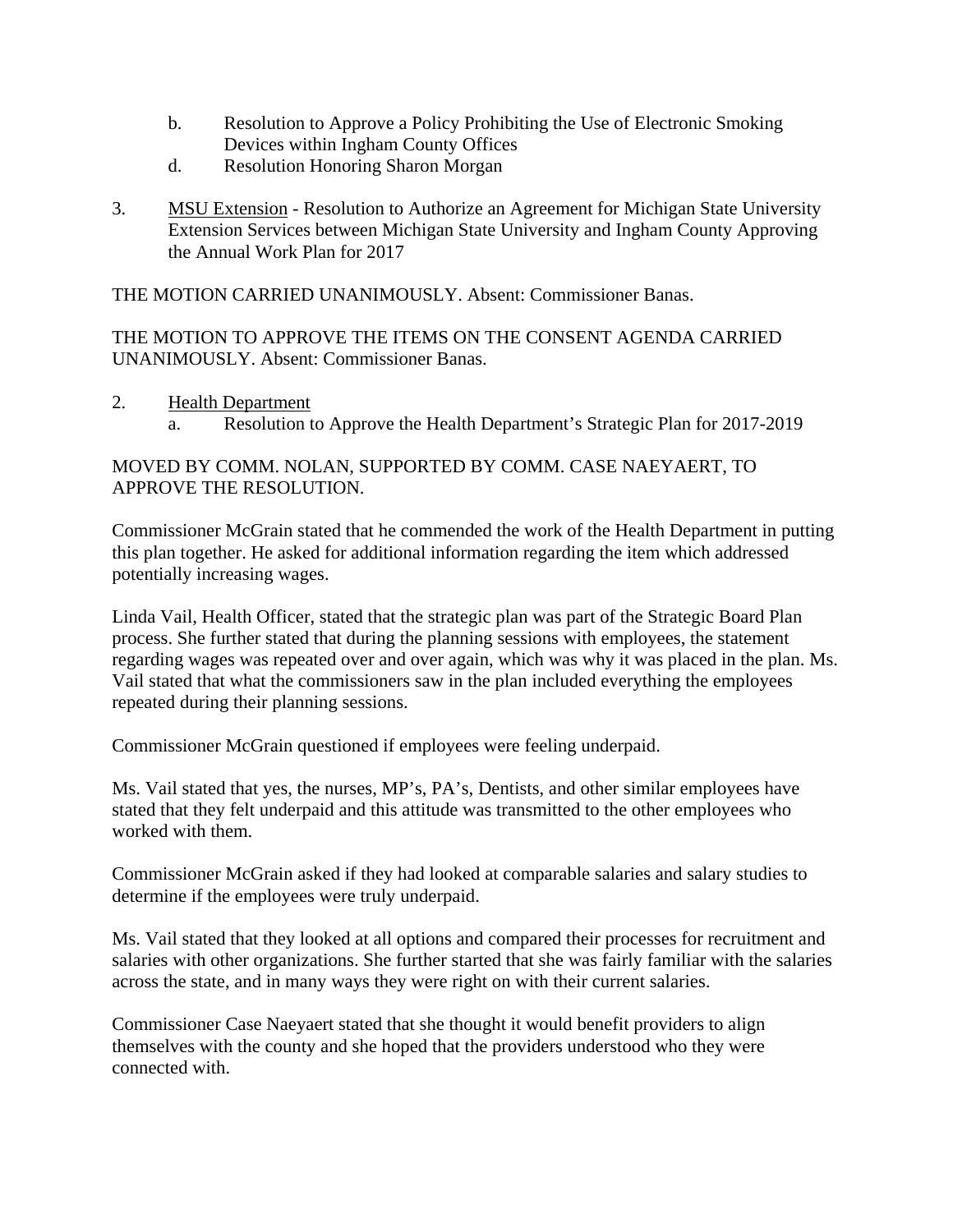Ms. Vail stated that they did understand their connections but nurses used to come to the department and tell them that they could go somewhere else and get paid higher wages. She further stated that the nature of their schedules meant the salary did not feel adequate compared to the nights, weekends and holidays they worked.

THE MOTION CARRIED UNANIMOUSLY. Absent: Commissioner Banas.

- 2. Health Department
	- c. Resolution to Approve the Health Department's Plan of Organization

## MOVED BY COMM. MCGRAIN, SUPPORTED BY COMM. CASE NAEYAERT, TO APPROVE THE RESOLUTION.

Commissioner McGrain asked if anything changed in this resolution from the previously approved resolution regarding the Health Department's Plan of Organization.

Ms. Vail stated that the previous plan was part of the national accreditation, which the County had never done before. She further stated that this plan was part of the three-year state plan accreditation. Ms. Vail stated that the only substantial change from the previous plan was the required organizational charts, but other than that, nothing significantly different.

# THE MOTION CARRIED UNANIMOUSLY. Absent: Commissioner Banas.

4. Health Services Millage - Resolution Authorizing a Health Services Millage Contract with the Ingham Health Plan Corporation (IHP)

# MOVED BY COMM. SEBOLT, SUPPORTED BY COMM. ANTHONY, TO APPROVE THE RESOLUTION.

Chairperson Tennis stated that there was a substitute for the resolution which was written by Teri Morton, Budget Director, and suggested by the Finance Committee. He further stated that the Finance Committee tabled the resolution to allow the Human Services Committee to review it and amend it as needed before going back to the Finance Committee at their next meeting.

Commissioner Case Naeyaert stated that she liked the amendment proposed by the Finance Committee, but the change from the \$1 million cap to the 20% administrative cost cap concerned her.

# Discussion.

Commissioner Case Naeyaert stated that even though Commissioner McGrain was in favor of the increase based on the numbers provided by IHP, she was uncomfortable with the fact that they have repeatedly asked IHP to provide those numbers to the rest of the commissioners and the numbers had not been provided. She further stated that it was concerning that the Committee was considering the 20% increase when IHP served 1000 to 1200 members. Commissioner Case Naeyaert stated that she was willing to do anything possible to make sure no one in the County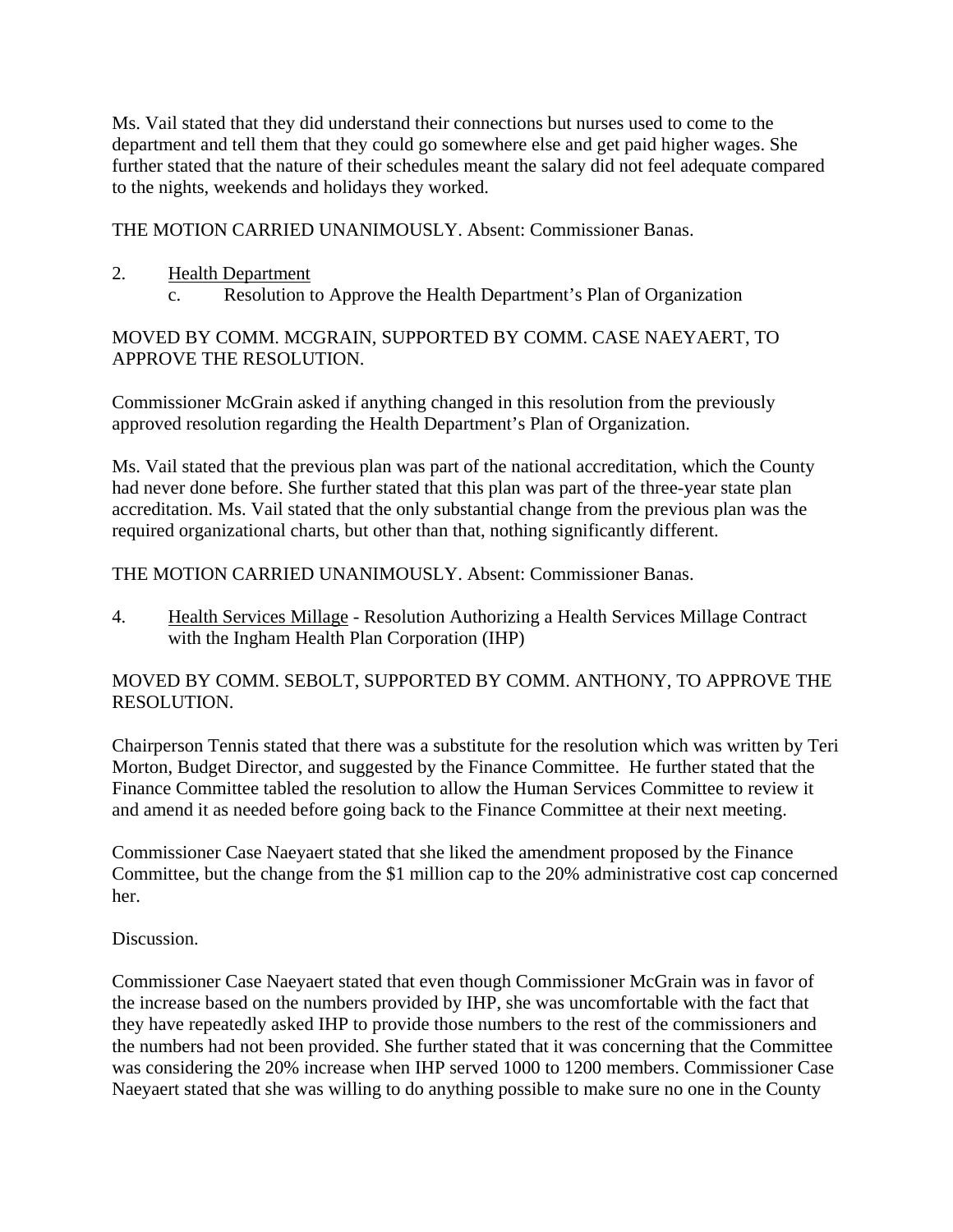was underserved by the Health Plan, but from what she had seen, the numbers have not justified the increase.

Commissioner Nolan stated that she was comfortable with the increase from last year's 10% cap to the proposed 20% cap for this year but the 20% cap was the limit for her. She further stated that 20% was a large administrative cost and she was not comfortable opening the door to more money, and had never been supportive of that. Commissioner Nolan stated that because she was on the IHP Board, she knew that there was a deficit of \$2 million, and even the \$200,000 the Board of Commissioners would grant would not put a dent in that deficit. She further stated that IHP had a \$10 million reserve to fall back on, even though it may have decreased to \$8 million due to the deficits of the past years.

Robin Reynolds, IHP CEO, stated that the current reserve was down to about \$7 million with the 2016 deficit added.

Commissioner Nolan stated that IHP was running through \$2 million per year and she was not willing to support that deficit. She further stated that she could not justify helping IHP compensate for the deficit to her constituents.

Commissioner McGrain stated that some commissioners have seen numbers from IHP while others had not, and asked Ms. Reynolds to provide those same numbers to all commissioners.

Ms. Reynolds clarified that the numbers in question was the entire budget for IHP and she would provide those numbers to all commissioners.

Commissioner McGrain stated that he felt it was fair to allow all the commissioners to see the numbers before they made a decision. He further stated that no one knew what would happen with the Affordable Care Act. Commissioner McGrain stated that IHP spent \$700,000 last year which he believed would increase this year. He further stated that the 20% administrative cost would probably bump the total cost over \$1 million, which was all he was comfortable with. Commissioner McGrain stated that the Board of Commissioners would probably have to revisit this mid-year and increase the amount allocated for the program. He further stated that he was committed to the 20% cap and felt that possibly everyone else needed to see the numbers before committing but he would still support the 20% cap.

Commissioner Sebolt stated that based on the executive order regarding potential changes to Medicaid that President Trump signed earlier this week, which some people interpreted as a grant of hardship waivers, the Board of Commissioners would not be able to even figure out what the IHP would look like in the future.

Ms. Reynolds stated that even if President Trump gave hardship waivers, those people would not be covered by IHP.

Commissioner Sebolt reiterated that President Trump had signed an executive order, which meant that anyone granted a hardship waiver would be covered.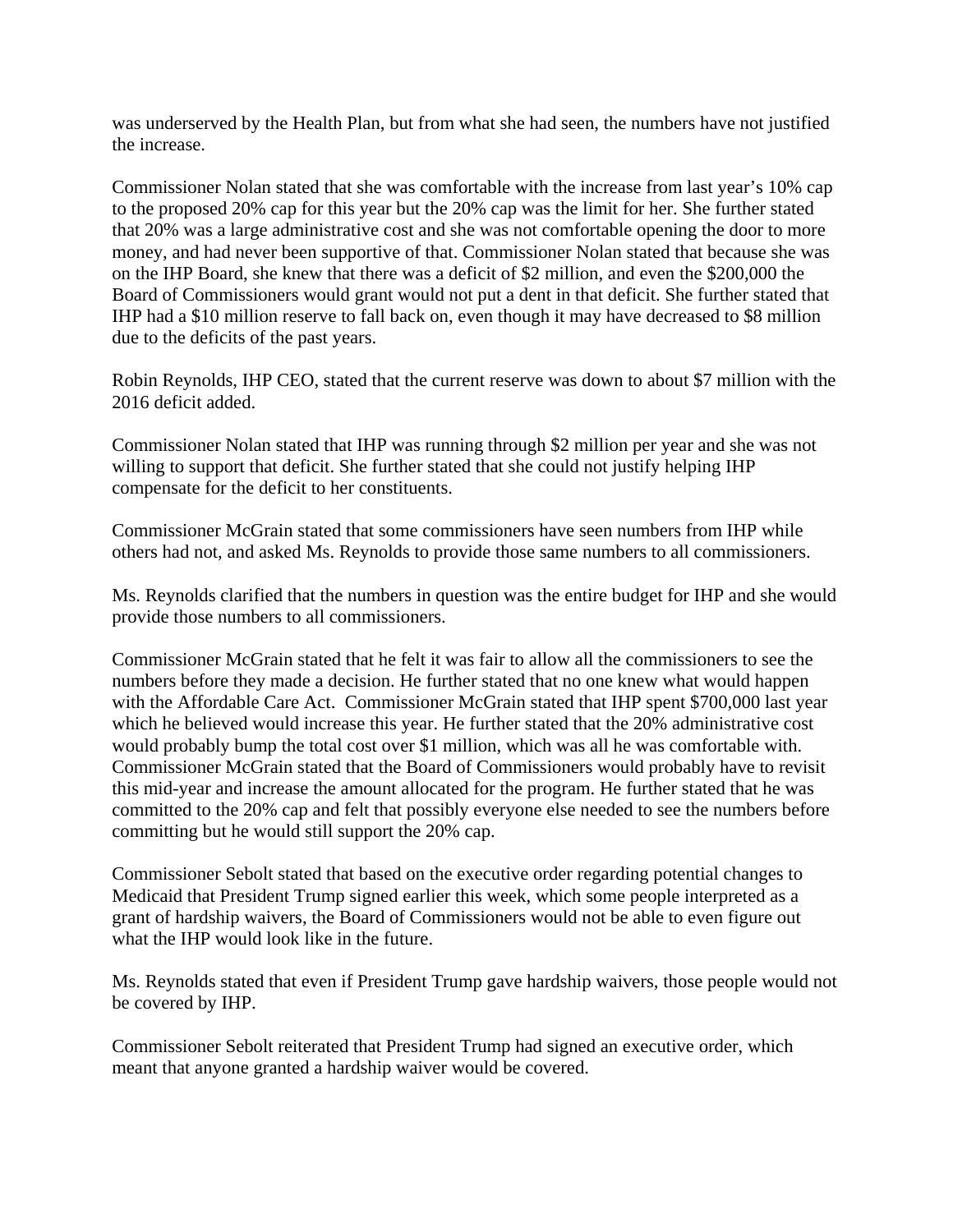Ms. Reynolds stated that she agreed with Commissioner Sebolt.

Commissioner Anthony asked if there was ever a situation where money granted to the IHP up to \$1 million would be anything other than millage eligible administrative costs.

Ms. Reynolds stated that there would never be a situation like Commissioner Anthony suggested because it was a requirement that the administrative costs be millage eligible.

Commissioner Anthony stated that with regard to the third BE IT FURTHER RESOLVED, if at the end of the contract period, the total amount paid by the County was less than \$1 million, IHP may seek additional millage eligible administrative costs that may exceed the 20%. She further stated that the second BE IT FURTHER RESOLVED capped the administrative costs at 20%, so IHP may seek administrative costs in excess of 20%, thus making the third BE IT FURTHER RESOLVED clause moot.

Chairperson Tennis stated that the third BE IT FURTHER RESOLVED clause gave some wiggle room on the 20% cap and allowed the IHP to seek approval for extra funds up to \$1 million which the Board may or may not grant.

MOVED BY COMM. NOLAN, SUPPORTED BY COMM. MCGRAIN, TO ADOPT THE SUBSTITUTE RESOLUTION.

MOVED BY COMM. NOLAN, SUPPORTED BY COMM. MCGRAIN, TO STRIKE THE FOLLOWING LANGUAGE:

BE IT FURTHER RESOLVED, if at the of the contract period the total amount paid by the County was less than \$1,000,000, IHP may seek approval from the County Board of Commissioners on the December invoice of additional millage eligible administrative costs that might exceed the 20% cap from the resolution.

Discussion.

MOVED BY COMM. NOLAN, SUPPORTED BY COMM. CASE NAEYAERT, TO APPROVE THE SUBSTITUTE FOR AGENDA ITEM 4 WITH THE THIRD BE IT FURTHER RESOLVED CLAUSE STRICKEN.

Commissioner Anthony asked if this passed without the third BE IT FURTHER RESOLVED, did it limit the Board of Commissioners on their ability to revisit the resolution.

Chairperson Tennis stated that it did not.

Commissioner Nolan stated that with the waiver issue and any possible federal action, she anticipated that this Committee would raise the millage immediately to levy the amount of money needed to cover the people in the county. She further stated that she felt comfortable with striking the third BE IT FURTHER RESOLVED and supported the 20% cap. Commissioner Nolan stated that she did not want to open the door to the IHP to say that if they came in under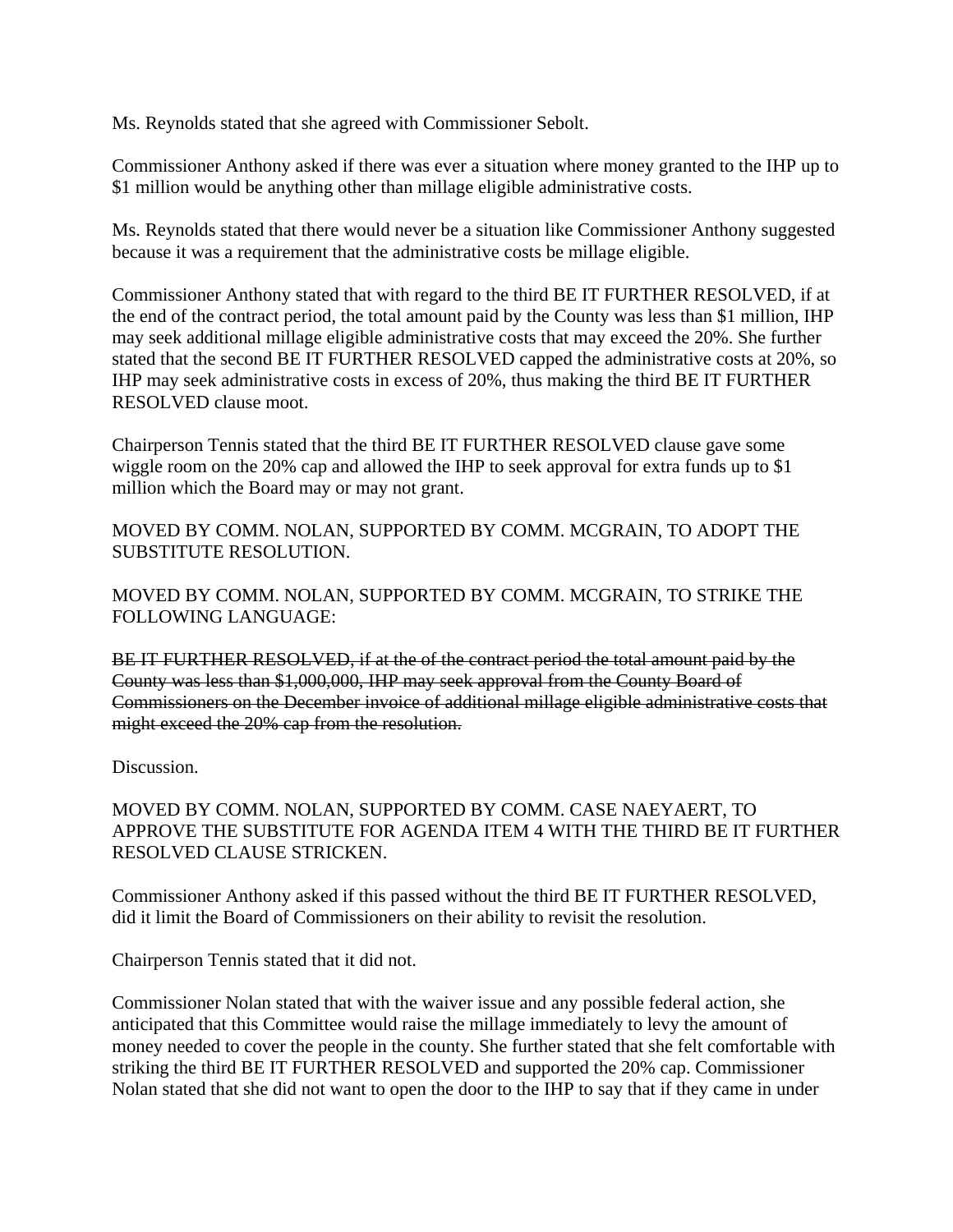\$1 million, the Board of Commissioners would negotiate further payment just because they came in under \$1 million. She further stated that the proposed substitution and stricken paragraph was clean, and it could still be changed if needed.

Commissioner Case Naeyaert stated that she had concerns about the fourth BE IT FURTHER RESOLVED, where it stated that "administrative costs include but are not limited to", because the scope of that language bothered her. She further stated that she would be fine with opening it up later if there was a need but without seeing the numbers, she could not support raising the cap to 20%.

THE SUBSTITUTE, WITH THE THIRD BE IT FURTHER RESOLVED BEING STRICKEN, WAS ADOPTED UNANIMOUSLY. Absent: Commissioner Banas.

Commissioner Nolan asked the staff why the fourth BE IT FURTHER RESOLVED was included in the resolution.

Ms. Reynolds stated that IHP did not include that paragraph in the resolution and did not want it included.

Jared Cypher, Deputy Controller, stated that he put that clause in there because the costs listed were what the Controller's Office considered to be administrative costs but the paragraph reserved the right to make changes to administrative costs.

Commissioner Case Naeyaert asked if they included more and did not limit administrative costs to the items listed, would that allow the IHP to claim more items as administrative costs. She further stated that the IHP was opposed to the clause, and the Board of Commissioners opened up the resolution to cover more costs by putting that clause in there.

Mr. Cypher stated that was why the resolution capped the costs at 20%.

Chairperson Tennis stated that the Board of Commissioners would be the final say on any administrative costs.

Commissioner Case Naeyaert stated that the language she noted in previous meetings about an independent auditor chosen by the Board of Commissioners to audit whenever it was deemed necessary was still in effect.

Mr. Cypher agreed and stated that the current auditor's contract was separate from the resolution and was up in February 2017.

Commissioner Case Naeyaert asked Mr. Cypher if he recommended the 20% cap.

Mr. Cypher stated that he was comfortable recommending the resolution. He further stated that the one area he did not want to defend was stricken by the Committee. Mr. Cypher stated that he was comfortable with that clause when the resolution was on the agenda but he was comfortable with the fact that it was removed as well.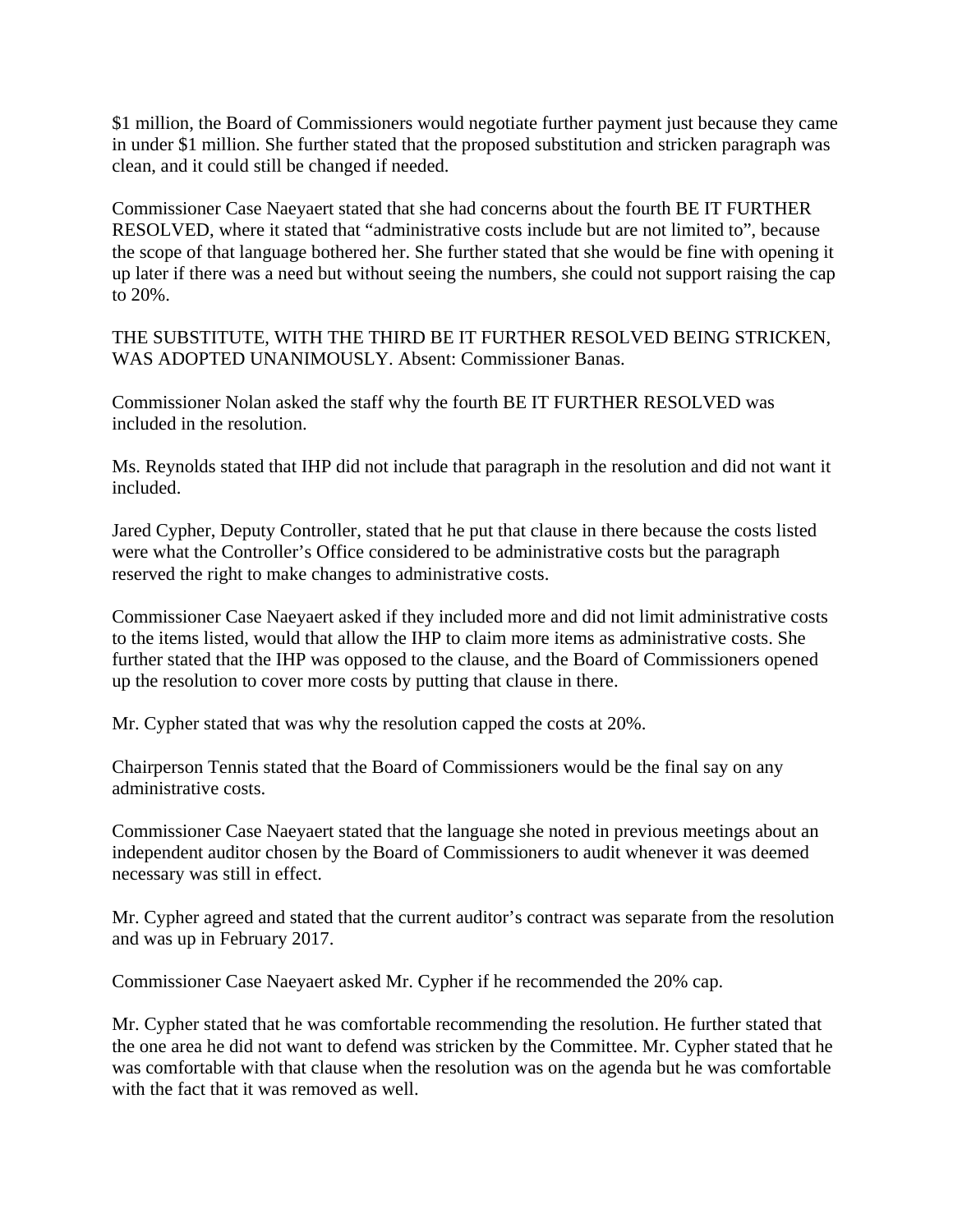Commissioner McGrain stated that he knew the commissioners would all still see the monthly reports and staff would bring it to everyone's attention if they started to run through the allocated money quickly. He further stated that he would be open to reopening the resolution if the costs did pass \$1 million.

Commissioner Nolan stated that she wanted to return to what Commissioner Sebolt had said about the hardship waiver and asked staff to follow up on the hardship waiver issue. She further stated that the way they wrote the millage language was tight, so even if the Federal government granted waivers to allow additional people to join the IHP, the millage language set \$28,000 as the cap. Commissioner Nolan stated that even if the hardship waiver allowed an income of \$28,000-\$36,000 to qualify for the IHP, the language of the millage was too tight to allow that.

Chairperson Tennis stated that the hardship waiver allowed people to choose not to buy health insurance and not be penalized. He further stated that they would be able to operate without health insurance and would not be fined, however he acknowledged that they might be millage eligible at that point.

Commissioner Nolan stated that she knew the county did not have a way to know in advance how the waiver would affect the IHP.

Commissioner Case Naeyaert asked who was responsible for monitoring this situation for the county.

Ms. Reynolds stated that she was monitoring it and the Health Management Association was a contractor for the county and they monitored it as well.

Commissioner Sebolt asked if they had any idea what a change to Medicaid would do to the county.

Ms. Reynolds stated that they did not have any idea.

Commissioner McGrain asked again for the commissioners to be provided with the numbers from IHP.

Chairperson Tennis stated for the record that the substitute resolution was adopted with the third BE IT FURTHER RESOLVED stricken, but no other changes or removals.

### Announcements

Commissioner Nolan asked the Committee to entertain a discussion about IHP as the year moved forward. She further stated that the county had not met their goals in the Health Department for people coming through the doors to get services. Commissioner Nolan stated that out of the total people served by IHP, about 40% utilized the Health Department for their health service needs. She further stated that she wanted to start a discussion about getting the other 60% to come to the clinics. Commissioner Nolan stated that because County tax dollars provided health insurance,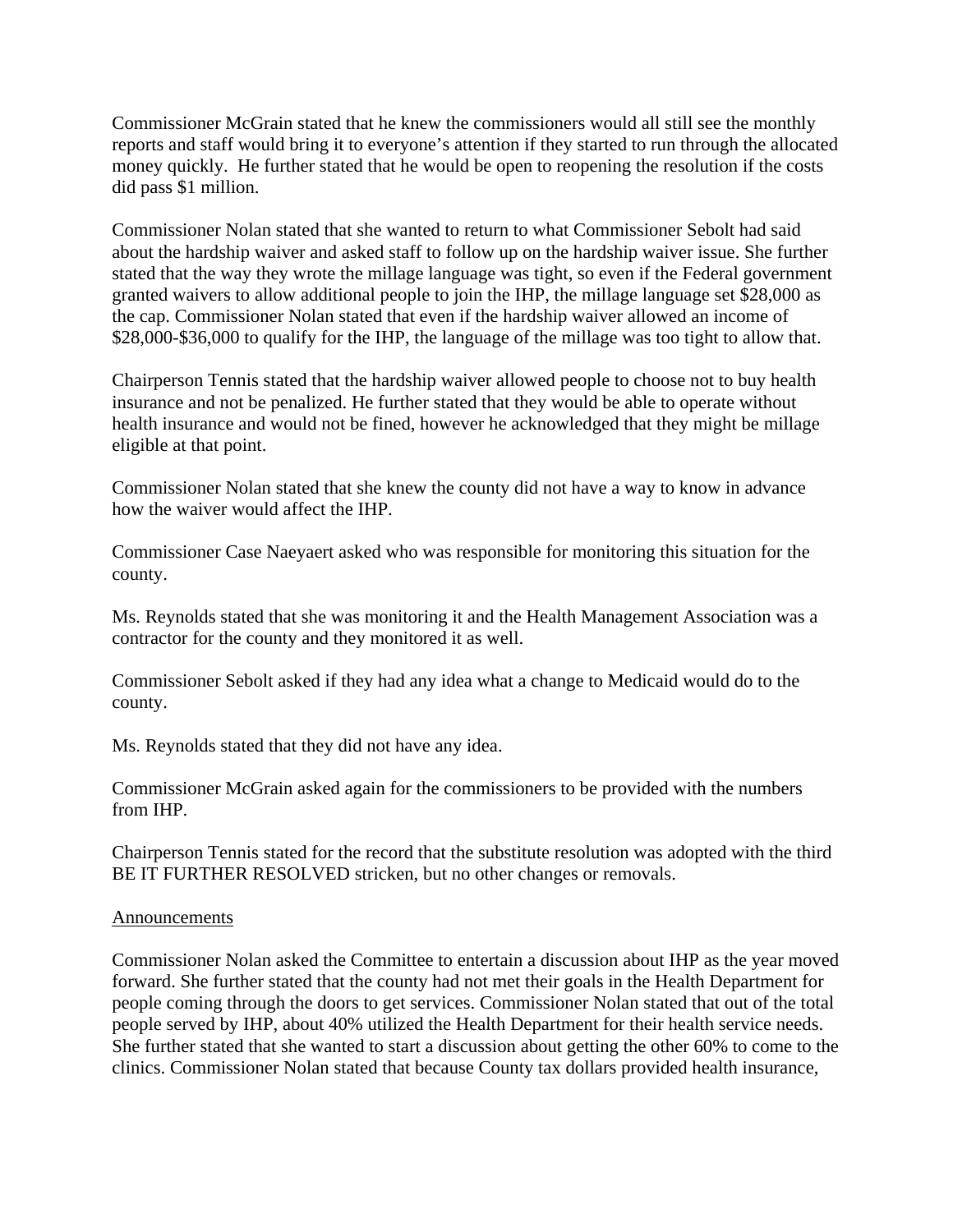the County Health Department should be used by people. She further stated that the County should look at measures to assist people to get to a clinic, even if it meant providing CATA bus tokens to people to ensure they got to the Health Department.

Chairperson Tennis stated that the discussion proposed by Commissioner Nolan was a fair one, and he would certainly schedule it.

### Public Comment

Bob Pena, Eastside Neighborhood Organization Representative, stated that his organization was concerned that there was a new requirement for health care services where people were being asked to provide proof of citizenship.

Commissioner Nolan asked who required proof of citizenship.

Mr. Pena answered that the County was requiring proof of citizenship to provide healthcare services and he felt the Board of Commissioners needed to know that.

#### Adjournment

The meeting was adjourned at 7:16 pm.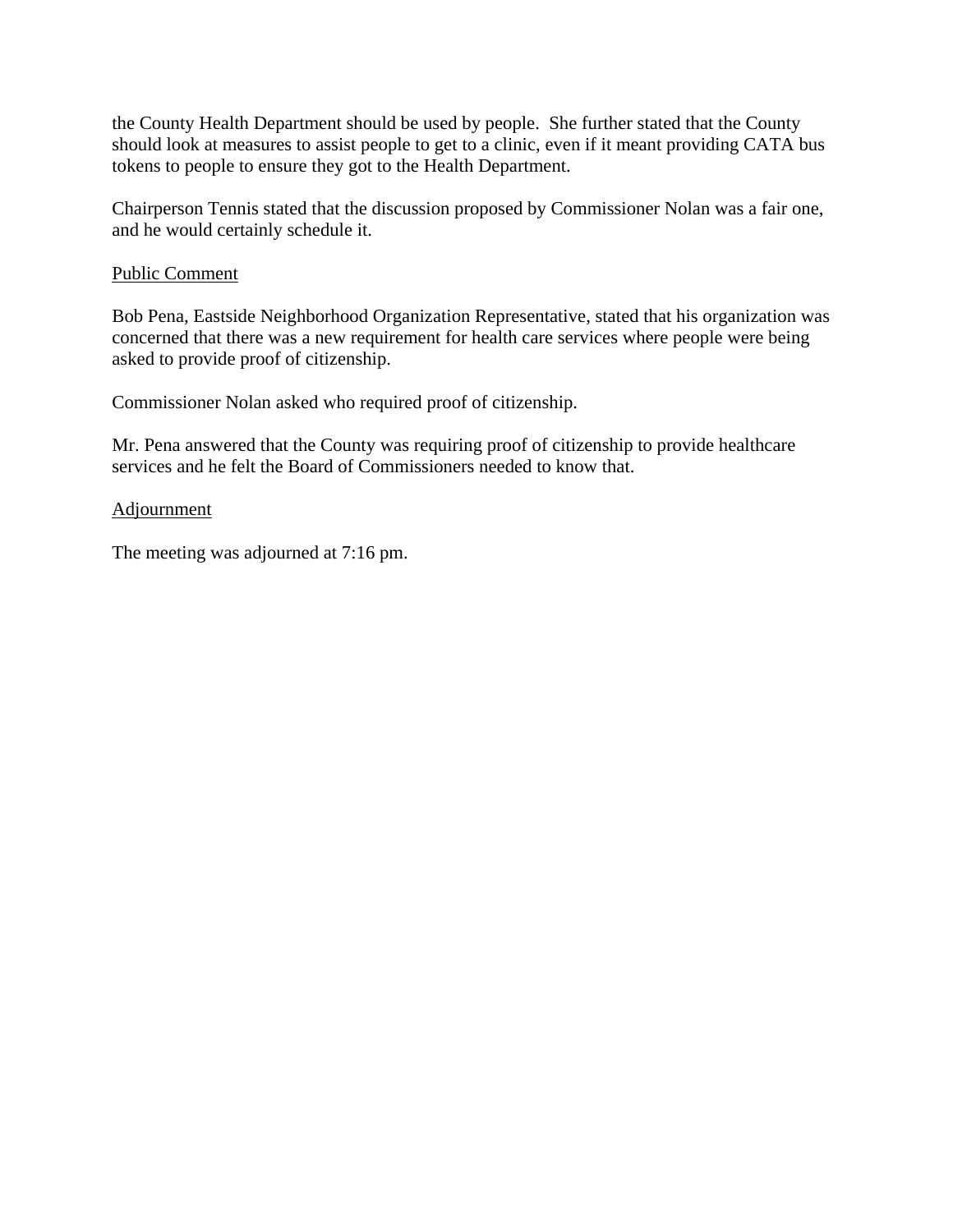# **FEBRUARY 6, 2017 HUMAN SERVICES AGENDA STAFF REVIEW SUMMARY**

# **ACTION ITEMS:**

# **The Deputy Controller is recommending approval of the following resolutions**

### *2. Health Department*

This resolution will increase the agreement for Comprehensive Local Health Services from \$5,256,609 to \$5,336,177, an increase of \$79,568. The amendment makes the following specific changes in the budget:

- Nutrition & Physical Activity Self-Assessment for Child Care \$5,000 new funding
- Breast & Cervical Cancer Control Coordination; increase of \$55,000 from \$225,000 to \$280,000
- Public Health Emergency Preparedness (PHEP); increase of \$20,473 from \$128,846 to \$149,319
- Public Health Emergency Preparedness Ebola Virus Disease (EVD); increase of \$14,095 from \$29,884 to \$43,979
- Local Maternal & Child Health Grant; increase of \$15,000 from \$224,611 to \$239,611
- Wise Choices Grant; decrease of \$30,000 from \$52,500 to \$22,500

This resolution authorizes a .75 FTE Program Coordinator (ICEA PRO Grade 9) for the remainder of FY 2017 to provide required program coordination for all services under the Breast & Cervical Cancer Control Navigation program with compensation for the position not to exceed the \$55,000 in funding provided by the agreement.

# *b. Resolution Honoring Ford Lee*

This resolution honors Ford Lee for more than 25 years of dedicated service to ICHD and for his dedication and commitment to his work.

# *3. Controller's Office – Resolution to Amend the Clean Air Policy*

This resolution amends Ingham County's Clean Air Policy to establish a 50-foot smoke-free zone around County buildings. The current policy prohibits smoking in all work areas and building entrances. Although the current policy allows for designated smoking areas, it does not prescribe a distinct and measurable smoke-free zone around building entrances.

# **OTHER ITEMS:**

*1. Interviews – Community Health Center Board* 

*a. Resolution to Authorize Amendment #2 to the 2016-2017 Comprehensive Agreement with the Michigan Department of Community Health*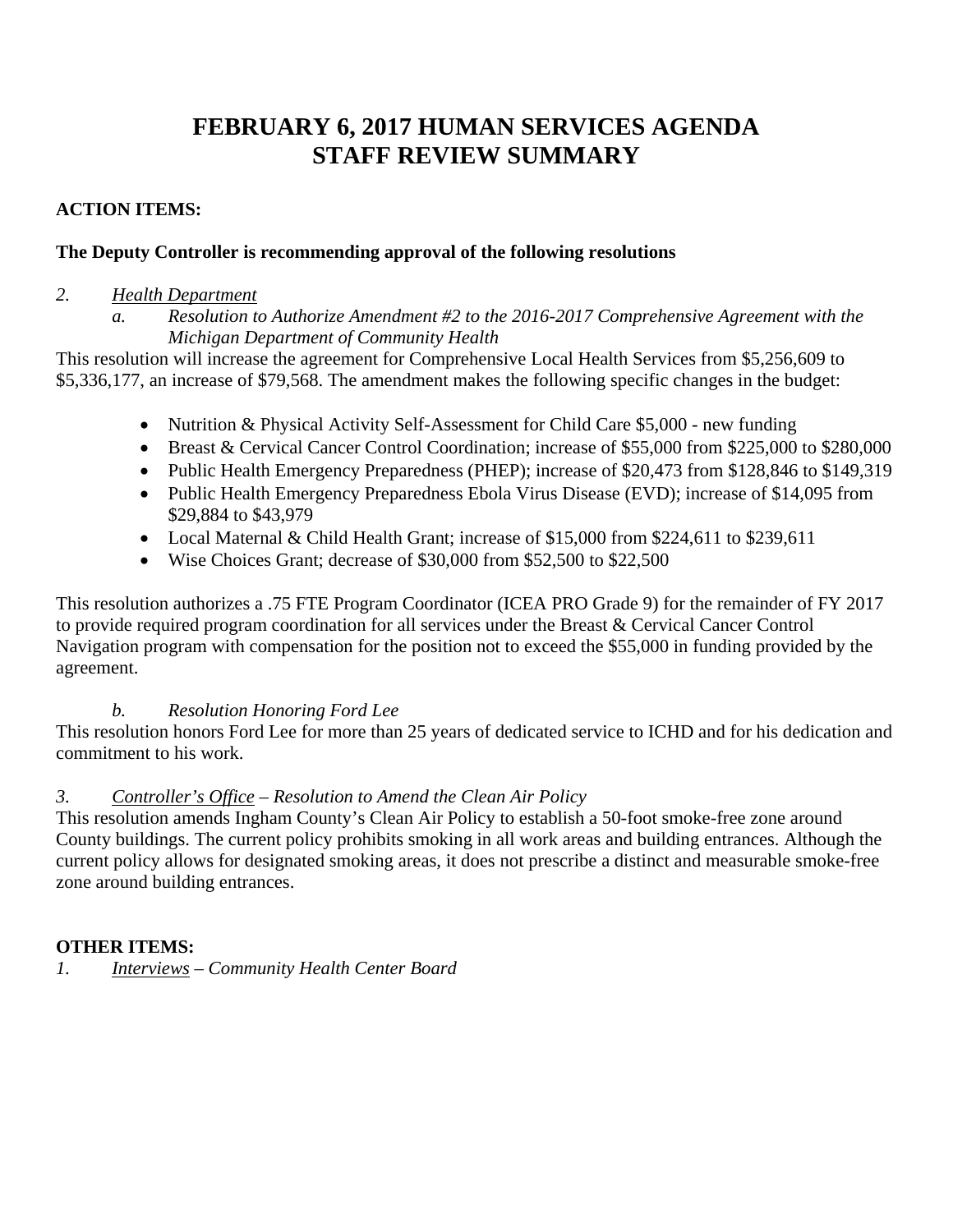<span id="page-10-0"></span>**TO:** Board of Commissioners Finance and Human Services Committee **FROM:** Linda S. Vail, Health Officer **DATE:** January 17, 2017 **SUBJECT:** FY 17 State of Michigan Comprehensive Agreement Amendment #2 For the meeting agenda of February 14, 2017

### **BACKGROUND**

The Ingham County Health Department (ICHD) currently receives funding from the Michigan Department of Health and Human Services (MDHHS) via the Comprehensive Agreement. The Comprehensive Agreement is the annual process whereby the MDHHS transmits State and Federal Funds to Ingham County to support public health programs. The Board of Commissioners authorized the 2016-2017 Agreement in Resolution #16-339 and Amendment #1 in Resolution 16-494

### **ALTERNATIVES**

There are no viable alternatives for this project

### **FINANCIAL IMPACT**

The financial impact of this amendment will increase the agreement for Comprehensive Local Health Services from \$5,256,609 to \$5,336,177 an increase of \$79,568. The amendment makes the following specific changes in the budget:

Nutrition & Physical Activity Self-Assessment for Child Care \$5,000 - new funding Breast & Cervical Cancer Control Coordination; increase of \$55,000 from \$225,000 to \$280,000 Public Health Emergency Preparedness (PHEP): increase of \$20,473 from \$128,846 to \$149,319 Public Health Emergency Preparedness Ebola Virus Disease (EVD); increase of \$14,095 from \$29,884 to \$43,979 Local Maternal & Child Health Grant; increase of \$15,000 from \$224,611 to \$239,611 Wise Choices Grant: decrease of \$30,000 from \$52,500 to \$22,500

This resolution authorizes a .75 FTE Program Coordinator (ICEA PRO Grade 9) for the remainder of FY 2017 to provide required program coordination for all services under the Breast & Cervical Cancer Control Navigation program with compensation for the position not to exceed the \$55,000 in funding provided by the agreement.

### **OTHER CONSIDERATIONS**

There are no other considerations.

### **RECOMMENDATION**

Based on the information presented, I respectfully recommend approval of the attached resolution to support Amendment # 2 with Michigan Department of Health & Human Services (MDHSS).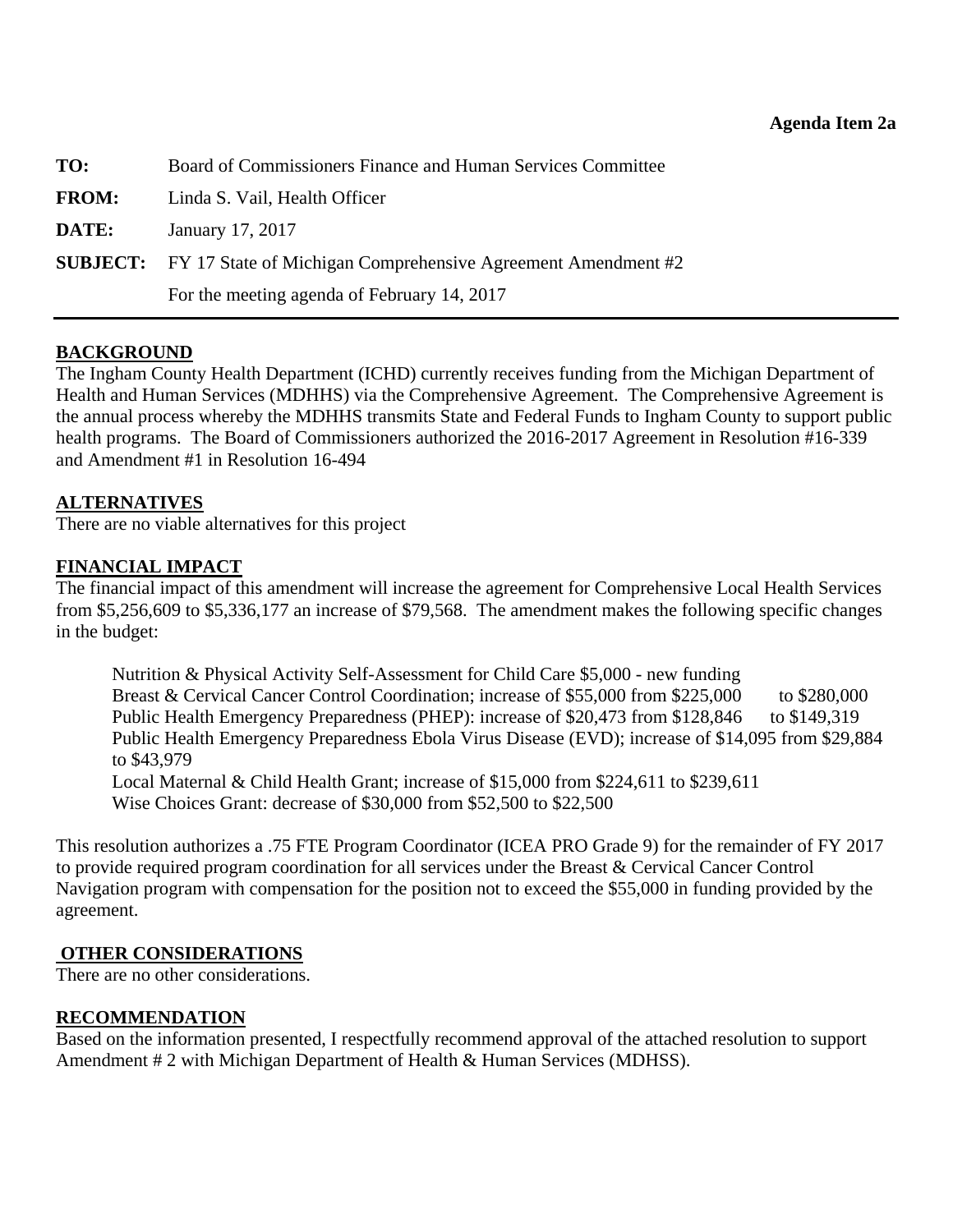Introduced by the Human Services, County Services, and Finance Committees of the:

# INGHAM COUNTY BOARD OF COMMISSIONERS

### **RESOLUTION TO AUTHORIZE AMENDMENT #2 TO THE 2016-2017 COMPREHENSIVE AGREEMENT WITH THE MICHIGAN DEPARTMENT OF COMMUNITY HEALTH**

WHEREAS, the responsibility for protecting the health of the public is a shared responsibility between the State and County governments in Michigan; and

WHEREAS, the Michigan Department of Health & Human Services (MDHHS) and local health departments enter into contracts to clarify the role and responsibility of each party in protecting public health; and

WHEREAS, the MDHHS and Ingham County Health Department (ICHD) have entered into a 2016-2017 Agreement authorized in Resolution #16-339; and Amendment #1 in Resolution # 16-494; and

WHEREAS, the MDHHS has proposed amendment #2 to the current Agreement to adjust grant funding levels and clarify Agreement procedures; and

WHEREAS, the Health Officer has recommended that the Board of Commissioners authorize the Amendment.

THEREFORE BE IT RESOLVED, that the Ingham County Board of Commissioners authorizes Amendment #2 to the 2016-2017 Comprehensive Agreement with MDHHS.

BE IT FURTHER RESOLVED, that the total amount of Comprehensive Agreement funding shall increase from \$5,256,609 to \$5,336,177, an increase of \$79,568.

BE IT FURTHER RESOLVED, that the increase consists of the following specific changes to program budgets:

Nutrition & Physical Activity Self-Assessment for Child Care \$5,000 - new funding. Breast & Cervical Cancer Control Coordination; increase of \$55,000 from \$225,000 to \$280,000 Public Health Emergency Preparedness (PHEP); increase of \$20,473 from \$128,846 to \$149,319 Public Health Emergency Preparedness Ebola Virus Disease (EVD); increase of \$14,095 from \$29,884 to \$43,979 Local Maternal & Child Health Grant; increase of \$15,000 from \$224,611 to \$239,611 Wise Choices Grant; decrease of \$30,000 from \$52,500 to \$22,500.

BE IT FURTHER RESOLVED, the resolution authorizes a .75 FTE Program Coordinator (ICEA PRO Grade 9) for the remainder of FY 2017 to provide required program coordination for all services under the Breast  $\&$ Cervical Cancer Control Navigation program with compensation for the position not to exceed the \$55,000 in funding provided by the agreement.

BE IT FURTHER RESOLVED, that the Controller/Administrator is authorized to amend the Health Department's 2017 Budget in order to implement this resolution.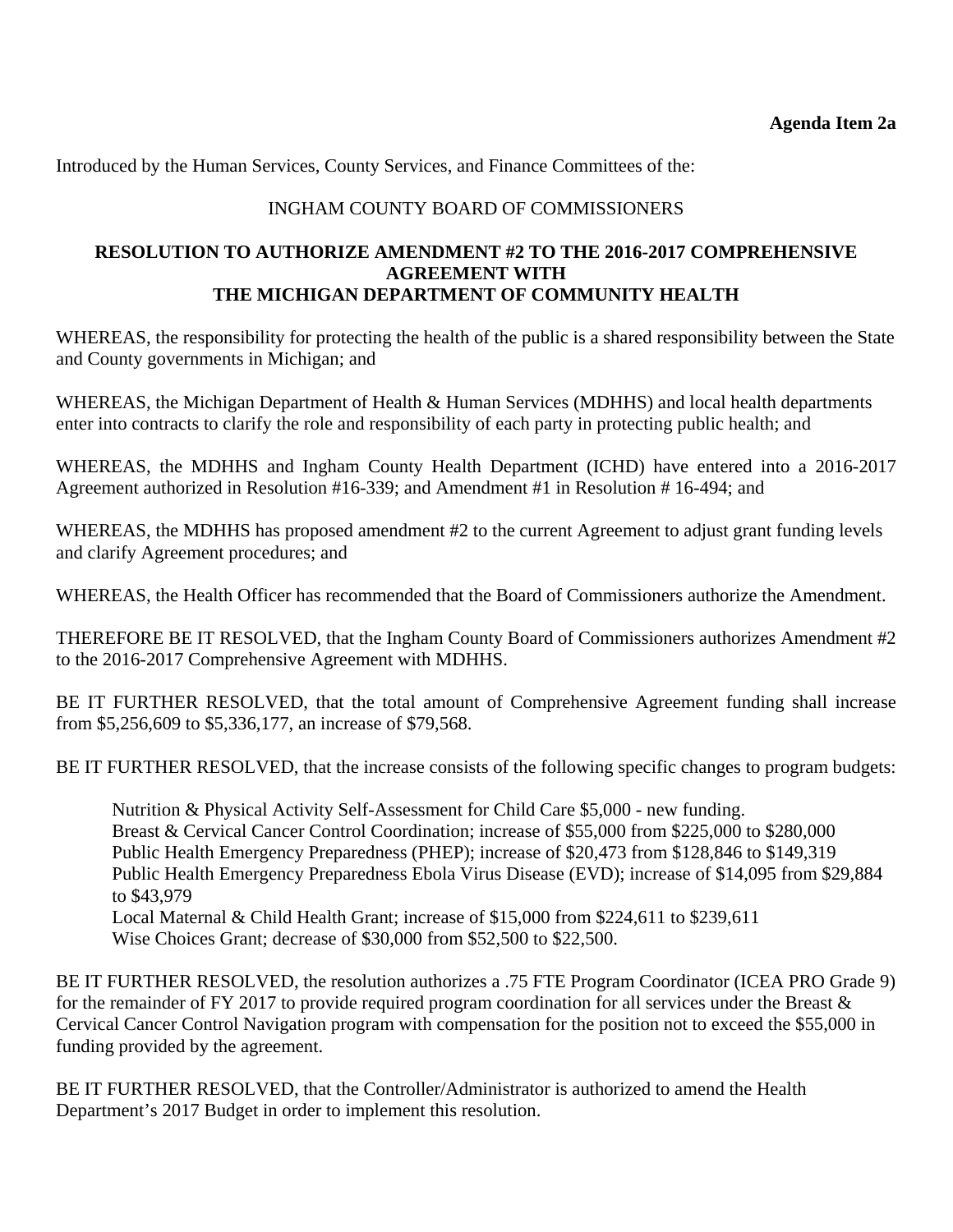BE IT FURTHER RESOLVED, that the Health Officer, Linda S. Vail, MPA, Health Officer is authorized to submit Amendment #2 of the 2016-2017 Comprehensive Agreement electronically through the Mi-E Grants system after approval as to form by the County Attorney.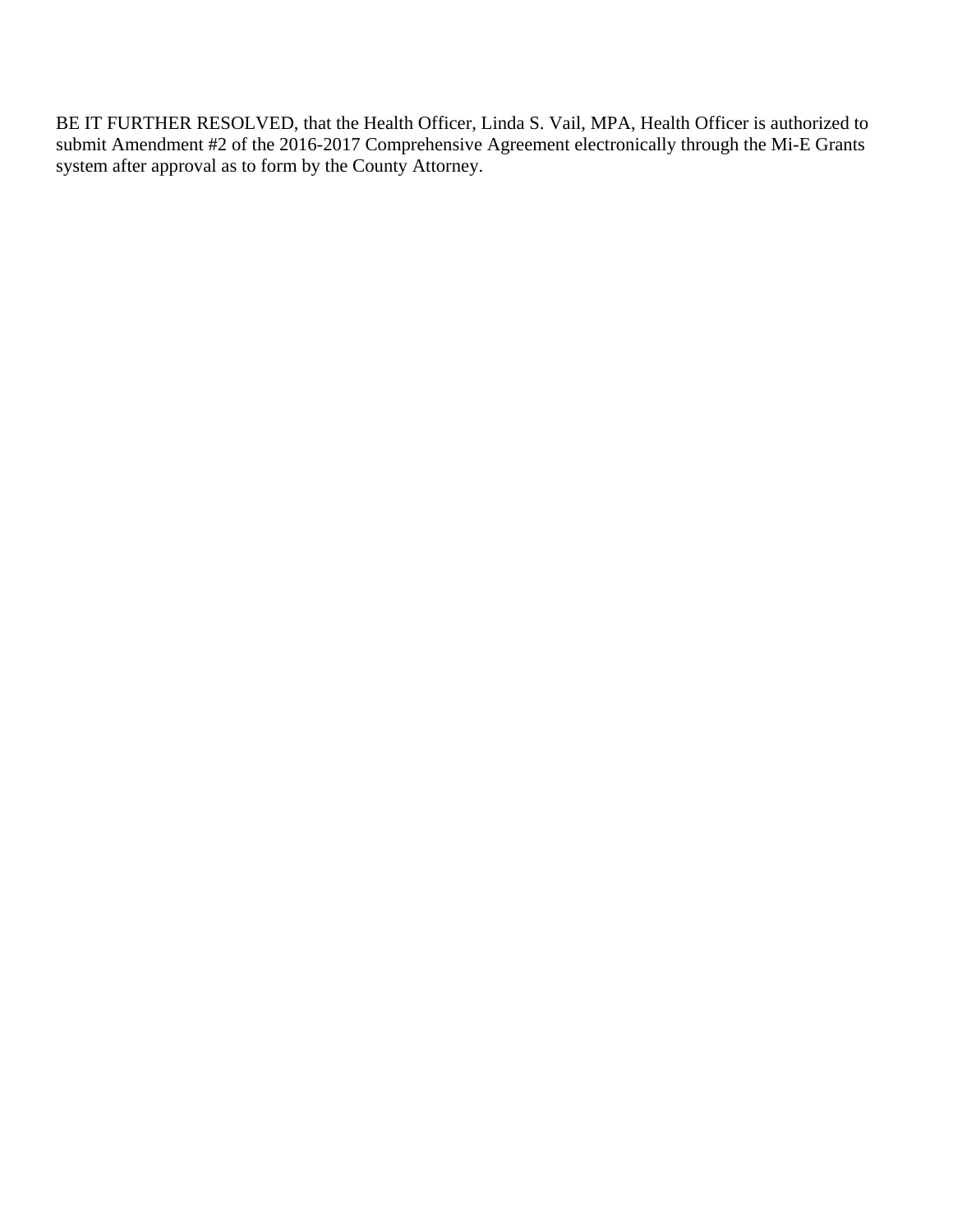### **Agenda Item 2b**

<span id="page-13-0"></span>Introduced by the Human Services Committee of the:

# INGHAM COUNTY BOARD OF COMMISSIONERS

### **RESOLUTION HONORING FORD LEE**

WHEREAS, after more than 25 years of dedicated service to Ingham County Health Department (ICHD) Ford Lee will retire on February 24, 2017; and

WHEREAS, Ford started his career in 1991 with ICHD at the Willow Teen Plaza as an Account Clerk; and

WHEREAS, as an Account Clerk, Ford was responsible for greeting and checking patients in for services at Willow including the Jean Granger Prenatal Clinic; and

WHEREAS, Ford was reclassified to a Billing and Reporting Clerk in October of 1992 while still working at Willow Plaza; and

WHEREAS, Ford accepted a position as a Billing and Reporting Clerk in the Billing and Reporting Department in June 1999 where he took on a variety of tasks including primary responsibilities for Medicare, dental, prenatal, and Maternal Infant Health Plan billing; and

WHEREAS, Ford has been instrumental in tracking prenatal caseloads to make sure that all billings were complete, ensuring that all Maternal Infant Health Plan billing and documentation followed program requirements, and has tracked prenatal and delivery outcomes necessary for year-end reports; and

WHEREAS, Ford has taken on numerous special projects over the years, acted as departmental computer technician, repair man, master of creating and maintaining forms, documents, and spreadsheets; and

WHEREAS, Ford's positive interaction with patients and staff demonstrated his diverse knowledge of many topics and subjects which allowed him to not only perform his duties accurately and timely but also contributed to assisting many co-workers and colleagues achieve the same; and

WHEREAS, Ford's initiative, exceptional organizational skills and attention to detail enabled him to achieve a level of accuracy and excellence that is to be commended; and

WHEREAS, Ford's positive support of his team members will be missed by his colleagues.

THEREFORE BE IT RESOLVED, that the Ingham County Board of Commissioners hereby honor Ford Lee for more than 25 years of dedicated service to ICHD and for his dedication and commitment to his work.

BE IT FURTHER RESOLVED, that the Board wishes him continued success in all of his future endeavors.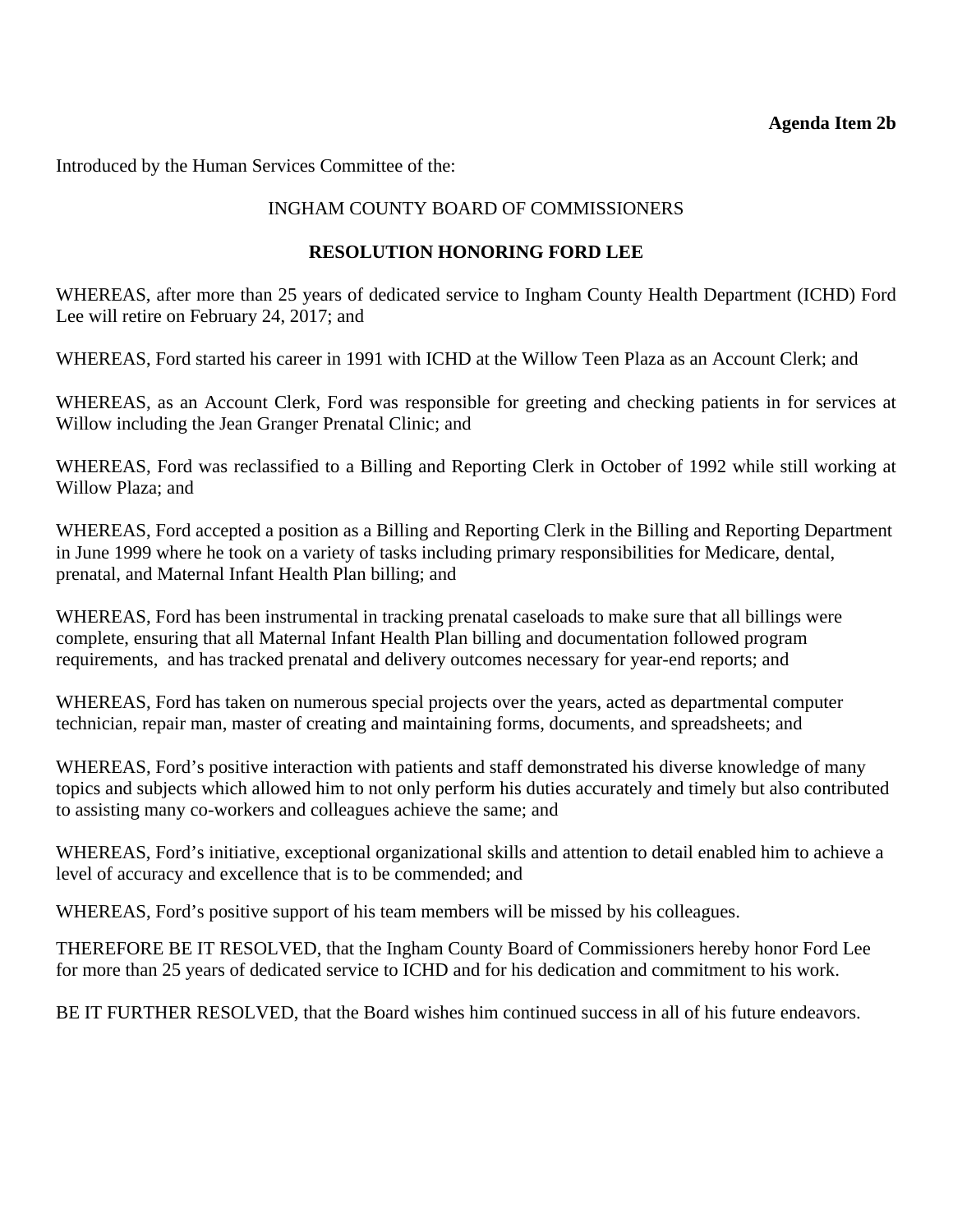<span id="page-14-0"></span>

| TO:          | Board of Commissioners Human Services Committee and County Services Committee |
|--------------|-------------------------------------------------------------------------------|
| <b>FROM:</b> | Timothy J. Dolehanty, Controller/Administrator                                |
| DATE:        | January 24, 2017                                                              |
|              | <b>SUBJECT:</b> Resolution to Amend the Clean Air Policy                      |
|              | For the meeting agendas of February 6 and February 7                          |

# **BACKGROUND**

A Clean Air Policy was approved by the Board of Commissioners in 1986 (Resolution 86-144) in compliance with provisions of the Dr. Ron Davis Law, also known as the Michigan Clean Indoor Air Act (MCL 333.12603). The adopted policy prohibits smoking in all work areas and building entrances. Although the policy allows for designated smoking areas, it does not prescribe a distinct and measurable smoke-free zone around building entrances. The proposed amendment would establish a 50-foot smoke-free zone around County buildings.

# **ALTERNATIVES**

The smoke-free zone could be established at any distance, up to and including a 100% smoke-free campus such as the policy recently implemented by Michigan State University.

### **FINANCIAL IMPACT**

The Clean Air Policy already provides for signage and assigns responsibility for cost allocation to the Controller. Otherwise, establishment of a definitive smoke-free radius will not result in a financial impact.

### **OTHER CONSIDERATIONS**

The Health Officer encourages a smoke-free work environment, but also recognizes that some long-time smokers might need assistance to curtail their addiction. Information about smoking cessation programs and the benefits of a healthier lifestyle will be made available to employees. Information about assistance available through the County's health insurance provider will also be disseminated.

### **RECOMMENDATION**

Based on the information presented, I respectfully recommend approval of the attached resolution to submit to amend the Clean Air Policy to declare all areas within 50 feet of a County-owned facility as smoke-free.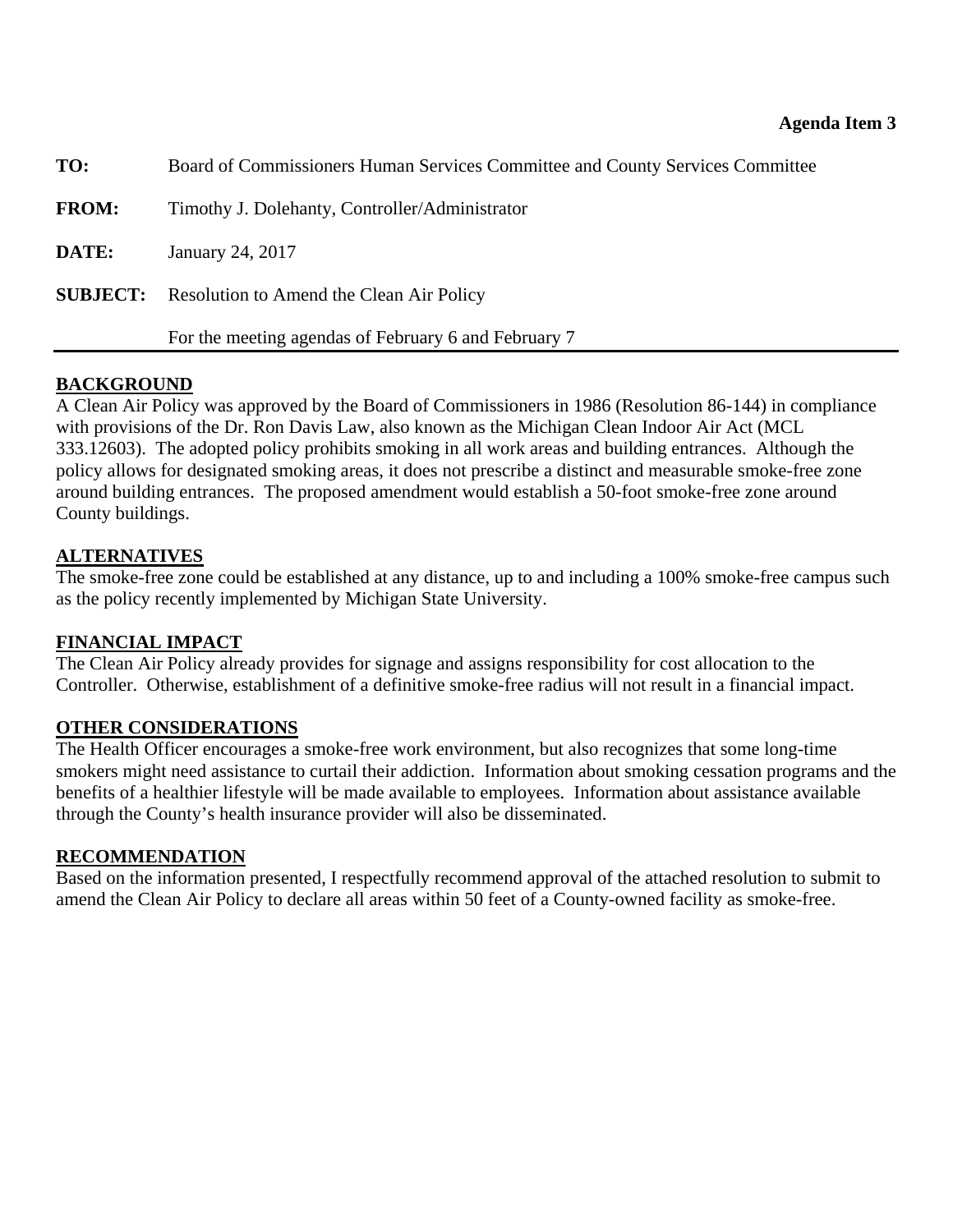**Facilities and Equipment** Management Policy No. 303

# **Clean Air**

Approved: June 24, 1986 **Resolution No.** 86-144

А. Smoking Prohibited. Smoking is prohibited in all County occupied work areas and public spaces including conference rooms, reception areas, hallways, work stations, private offices, vehicles and the County jail. Except as set forth herein, there shall be no designated smoking areas in any County occupied premises. Smoking shall not be permitted within 50 feet of all County buildings.

History: 1986, Resolution 86-144, Effective October 24, 1986; -- Amended 1986, Resolution 86-264, Effective January 1, 1987; -- Amended 1990, Resolution 90-241, Effective January 18, 1991

**B.** Exceptions. This policy does not preclude smoking by residents within Carriage Lane Apartments and smoking by residents within the Medical Care Facility, to the extent permitted by law.

History: 1990, Resolution 90-241, Effective January 18, 1991

 $\mathbf{C}$ . Implementation. It is intended that this policy shall be carried out in a cooperative manner; however, if there are any disputes arising from it, they shall be brought first to the Human Services Committee and second to the County Services Committee for resolution. The Board of Commissioners adopts this policy to provide clean air to all its employees.

History: 1986, Resolution 86-144, Effective October 24, 1986; -- Amended 1986, Resolution 86-264, Effective January 1, 1987; -- Amended 1990, Resolution 90-241, Effective January 18, 1991; -- Amended 2002, Resolution 02-286, Effective January 1, 2003

- Building Entrances. Smoking is banned in public entrances and main employee D. entrances of all County-owned and occupied buildings.
	- $\mathbf{1}$ . Designated smoking entrances or areas shall be determined on a building-bybuilding basis.
	- $\overline{2}$ . Ashtrays shall be moved to appropriate locations, and appropriate signs to a lert visitors and employees to this policy shall be designed, bought and displayed.
	- 3. Any cost incurred for signs, if not available in the building maintenance budget, are to be taken from contingency, and the Controller has the authority to amend the appropriate budgets.

History: 1996, Resolution 96-94, Effective August 14, 1996